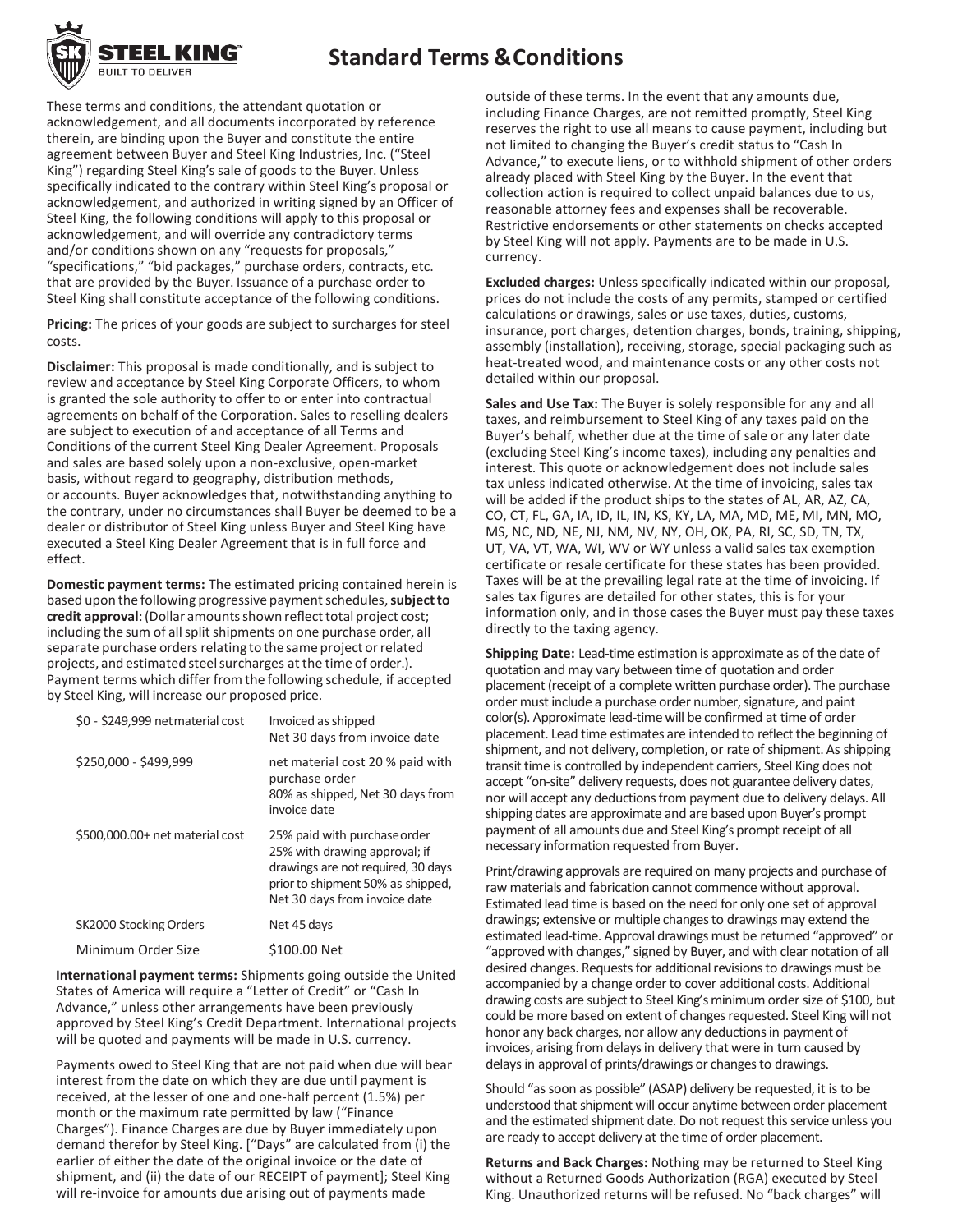be honored without the written consent of an Officer of Steel King, obtained prior to the occurrence of expenses. Only in cases where Steel King has been given a timely opportunity to consider alternative resolutions will any consideration be given to back charges. Requests for back-charges will not be considered more than 30 days after delivery.

It is the responsibility of the Buyer to verify the proper setup, fit and function of the first assembled bay of racking. Buyer must immediately notify Steel King of any problems or changes required to the setup at this time, prior to the assembly of the remainder of the project. Any costs to adjust the racking after the setup of the first bay will be the sole responsibility of the Buyer.

**Drawings:** All drawings and designs provided to the Buyer by Steel King in connection with this project are and shall remain the exclusive property of Steel King and may not be duplicated or distributed to third parties, or used in any manner (including manufacturing), without the express written consent of an Officer of Steel King. "Drawings" and "Designs" are inclusive of all formats, including paper and electronic. Designs provided by Steel King are provided solely as a courtesy pursuant to the sale of materials, and ownership is not transferred. All rights, including patents, copyright and trademark, shall remain with Steel King. When requested, and solely in conjunction with the sale of materials, Steel King will provide three sets of paper drawings.

Duplicate sets of drawings on paper may be obtained at additional cost to the Buyer.

**Design of Storage Racks:** Any proposal by Steel King is based upon the existence of an engineered slab-on-grade and sub-grade that [a] have been designed by a licensed (third-party) Professional Engineer to have sufficient properties to support the loads and forces exerted by this storage rack system and [b] have been placed per the minimum requirements as set forth in the local building code. If an engineer-of-record cannot be determined for a particular slab or if the slab is insufficient for use with this storage rack system, the base plates and/or anchors may need to be changed, and on-site testing of the slab, sub-grade, and anchors may be required, all at additional cost to the Buyer. Slab flatness and rebar location are the responsibility of Buyer. Cost to produce storage racks to specific specifications or codes are not included unless listed on quote.

Buyer assumes all responsibility for informing seller prior to request for proposals of the appropriate code enforced by the local building department relative to stair and handrail design.

**Shims:** When shims are provided, it is as a courtesy and not based upon a calculation of the number of shims necessary for installation on specific floors. The Buyer is responsible for ordering a sufficient quantity of shims for their particular situation.

**Risk of Loss:** F.O.B. Factory terms apply, unless otherwise noted on our proposal. Risk of loss of equipment purchased under this Agreement passes to the Buyer as of the earlier of the time of invoicing, or shipment, or (only in cases where Steel King prepays the freight), the time of delivery.

**Freight Billing:** Unless otherwise indicated on Steel King's proposal, the product will be shipped "freight collect" to the (Buyer will be invoiced for freight charges at Net 7 days, billed by carrier). Where applicable, and by request, freight may be billed "third party" (carrier bills the distributor) subject to carrier's approval of reseller's credit. "Prepaid & Add" freight charges are subject to a 10% surcharge to the freight costs only. When billed "Prepaid and Add" there will be no credit extended for reduction in shipping costs.

Quoted freight rates do not include any applicable local, county, state, or federal taxes. Applicable taxes may be added to the quoted freight amount at the time of invoicing. Buyer is responsible for all fuel surcharges invoiced by the carrier at the time of shipment. Unless specifically stated to the contrary, freight estimates do not include the additional cost associated with

shipping in erectable shipments (additional loads). Shipments via inter-modal service may also increase the number of loads.

**Freight Claims:** It is the receiving party's responsibility to verify quantities and condition of goods received. *Claims for "shortages" will not be honored by Steel King unless we have been notified within 48 hours of receipt.* All claims for damage or shortages must be filed by the Buyer with the carrier. New purchase orders will need to be placed for replacement items. In cases where there is damage to components, or shortages, note the specifics on the Bill Of Lading; however the shipment should be accepted. Hidden damage may be reported to the carrier within 10 days of receipt.

**Customer Pick-Ups and Customer-Designated Carriers:** Shipment via customer-specified carrier is permitted only with prior approval of Steel King Traffic Management personnel. When approved, you will be notified 48 hours prior to availability of the product. Should the customer-designated truck fail to arrive at the designated loading time, the product will be rerouted on a carrier of Steel King's choice, freight charges collect, third party, or "prepaid and add" at Steel King's discretion. In case of multi-load shipments, each load must be picked up on schedule.

**Delay in Acceptance of Shipment:** If it is desired to make a change to the previously agreed upon delivery schedule, Steel King will attempt to accommodate the request without cost to the Buyer. In the event that the ordered product(s) require storage due to job site delays, and the notice of delay falls within eight weeks ofthe agreed upon delivery date, Steel King will attempt to locate storage for a maximum of 30 days and the Buyer agrees to pay all reasonable storage and handling charges. Any such costs will be estimated and presented to the Buyerfor approval. If the cost is not approved, the Buyer must accept delivery on the original date. Steel King does not guarantee the availability of inside storage. The responsibility for the quality of the paint finish on product stored outdoors, and any dust on product stored indoors, lies entirely with the Buyer. The project will be invoiced on the date on which the shipment was previously scheduled, and the Buyer agreesto pay the invoice within 30 days of the invoice date, regardless of the date the product actually ships or delivers. The Buyer agreesto accept delivery no more than 30 days after the originally scheduled delivery date.

**Changes to Orders:** If the Buyer desiresto make a change to an order, Steel King will attempt to accommodate the request without cost to the Buyer. However, if materials have been ordered and/or fabricated for the specific project in question, additional drawings or extensive additional engineering time is required, or additional shipping costs will be incurred, the costs of the change will be calculated and presented to the Buyer for approval prior to initiating the change. Buyer accepts responsibility for the costs of such changes, which will reflect time and material costs, with a minimum Change Order amount of \$100. No changes can bemade within fifteen business days of the scheduled delivery date. Changes increasing quantities or adding items to the order are to be entered as separate orders subject to the then current lead time and discounting as a stand-alone project.

**Cancellations Prior to Shipment:** The Buyer understands that upon receipt of the Purchase Order, Steel King will make commitments for materials, labor, and services in connection with the project. Should Buyer decide to cancel an order prior to shipment, the Buyer agrees to compensate Steel King for all actual costs incurred on the Buyer's behalf. In addition, Buyer agreesto pay a minimum Cancellation Fee, based upon the following schedule:

| Order Size            | <b>Minimum Cancellation Fee</b>    |
|-----------------------|------------------------------------|
| \$0-\$19,999          | 15% or \$250, whichever is greater |
| \$20,000 -- \$249,999 | 13%                                |
| \$250,000-\$499,999   | 11%                                |
| $$500,000+$           | 10%                                |